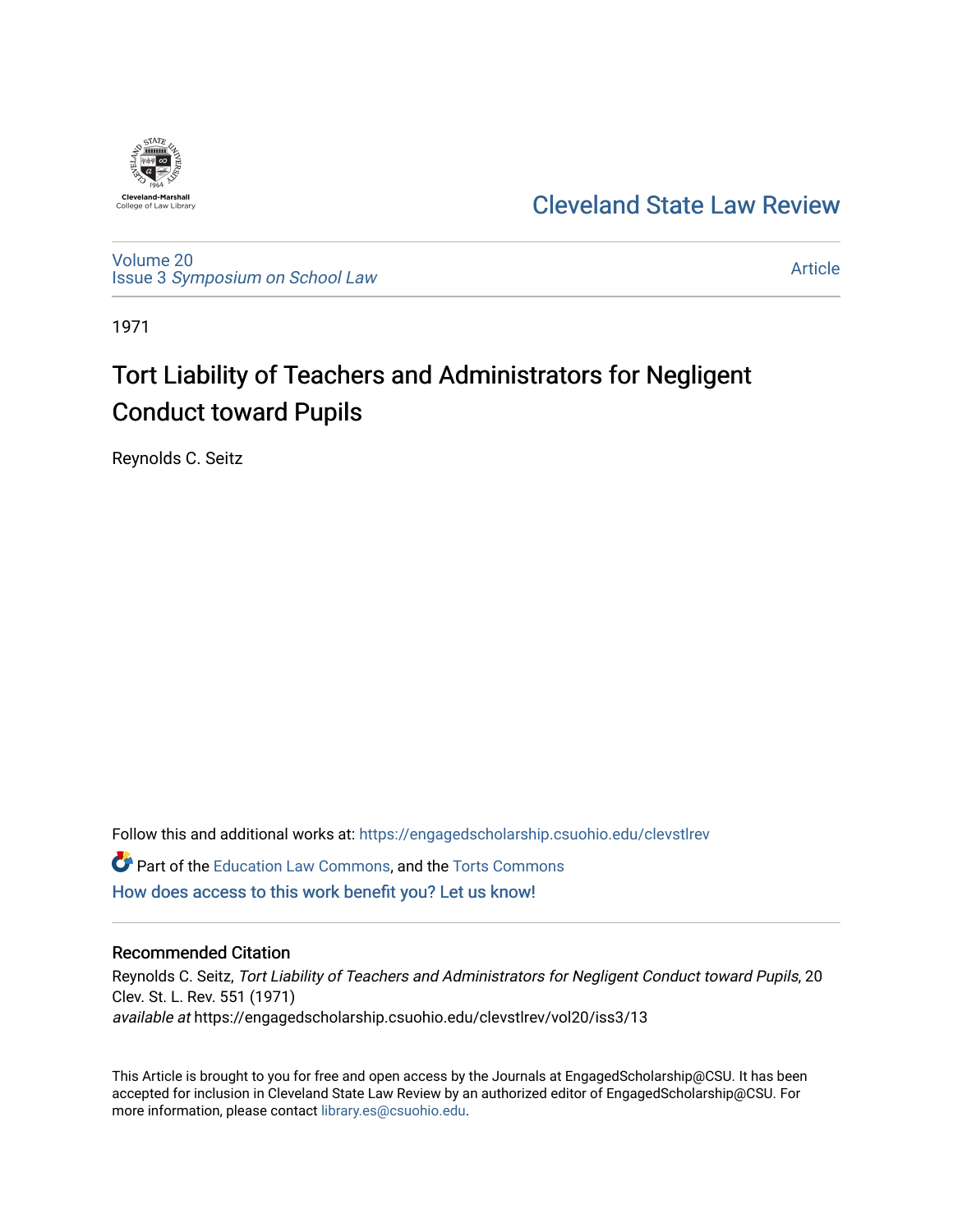# Tort *Liability of Teachers and Administrators For Negligent Conduct Toward Pupils*

### *Reynolds* **C.** *Seitz\**

**TT IS APPROPRIATE at the outset to state the basic purpose of this A** article. The term "tort" is applied to a group of civil wrongs, other than breach of contract, for which a court will afford a remedy in the form of an action for damages. The word "liability" in the title connotes that school personnel who ignore the dictates of tort law can be held responsible for damages. The threat of damages is not, however, the primary reason for undertaking this discussion. Neither is the basic purpose prompted by the possibility that school administrators and school boards may be induced to take action by way of discipline against school personnel who disregard the responsibilities thrust upon them by tort law. Nor does the article lose its significance because insurance can be bought which protects against the impact of damages. School people above all others in society should realize that money awards can seldom fully compensate for injuries to pupils.

The real reason for this article is found in the recognition that good law is generally a guide to good conduct. School people ought to know as much about what the law dictates in respect to conduct toward children under their supervision as they know about the teachings of psychology.

Before getting directly into the discussion, it seems appropriate to stress that there is nothing in tort law which makes teachers or administrators the insurers of the safety of children. Accidents will continue to happen which cause injury to children in school. If, however, the teacher or administrator has not fallen down in a responsibility which he owes to the injured child, the law does not blame the teacher for the accident.

Under tort law the basic responsibility of a teacher or administrator is no different than that which rests generally on every member in society. An individual must take reasonable care to avoid acts or omissions which he can reasonably foresee would be likely to injure his neighbor. Courts recognize that pupils fall within the category of neighbors so as to cause teachers and administrators to have them in contemplation when they act or omit to act. The concrete duty imposed by this attitude is that teachers and administrators must act toward pupils as would a reasonable, prudent person under the circumstances.

Of course, the circumstances with which teachers find themselves confronted can become very complex. Enlightened courts are aware of the fact that an unrealistic interpretation of tort law could make the educator so fearful that he would not do things which might have great

**<sup>\*</sup>** Professor (Dean **1953-65),** Marquette University Law School; formerly Assistant to Superintendent of Public Schools in Omaha and St. Louis; President, National Organization on Legal Problems of Education (NOLPE); currently Editor-in-Chief of *NOLPE* School *Law* Reporter-quarterly digest of school law decisions.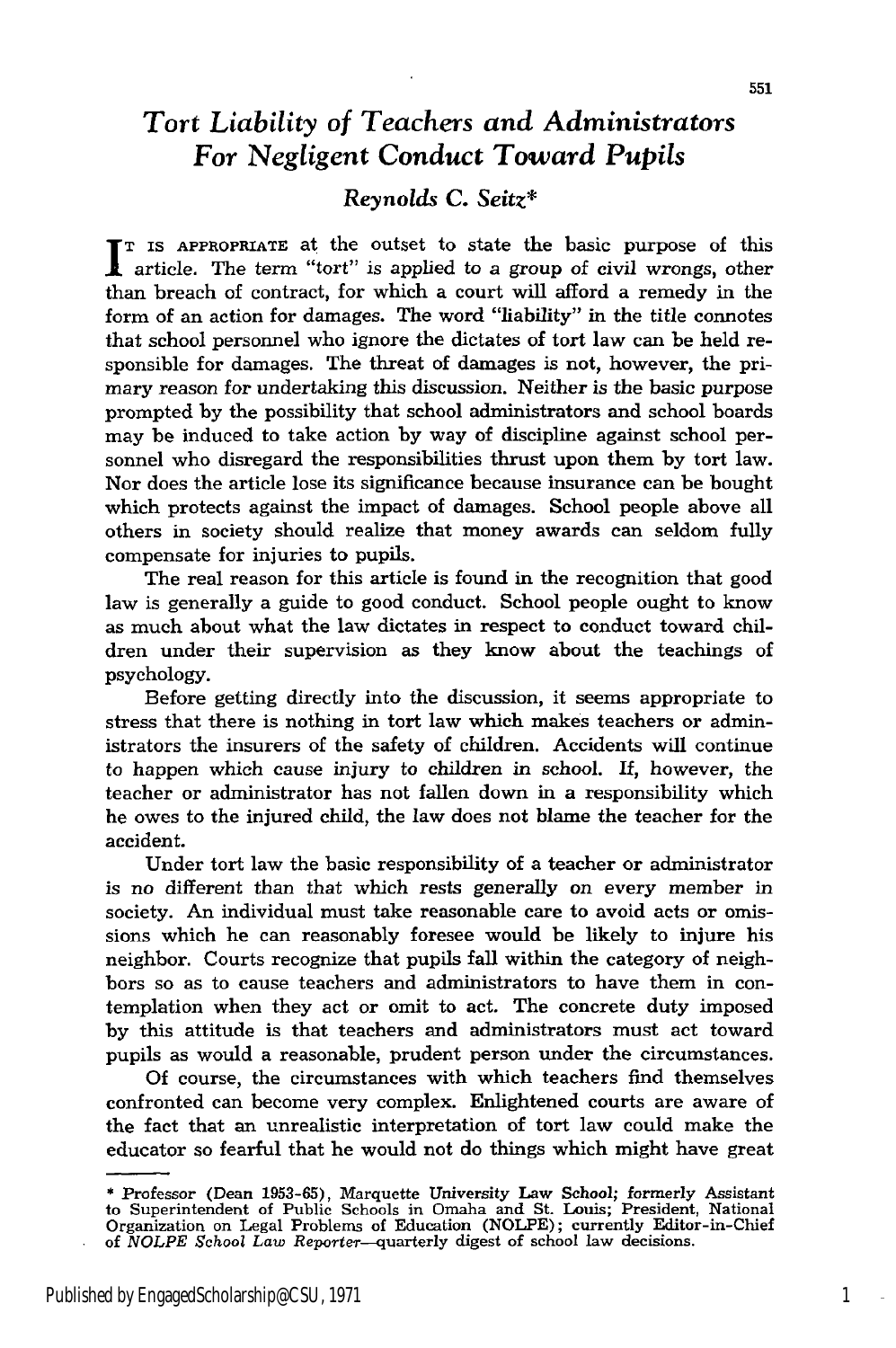educational value. A firmly established principle of tort law assists enlightened courts in avoiding such outcome. Prosser, a recognized authority in the area of tort law, in his volume on *Torts,* has stated the principle that "against the probability and gravity of risk must be balanced the utility of the type of conduct in question."<sup>1</sup> The recognized problem is whether the game is worth the candle and the realism of appreciating that sometimes a relatively slight risk may reasonably be run with the full approval of the community. Certainly, to take one example, the principle stated by Prosser ought to in many instances protect the teacher who would permit a small group of three or four students to remain in a classroom without supervision in order that they might complete a research project. Particular circumstances could, of course, not be totally disregarded. For instance, if one of the group was a known serious troublemaker who was prone to engage in horseplay, it would not be prudent to remove him completely from the area of supervision.

#### Duty of Supervision

A review of the cases raising the issue of negligence because of improper supervision clearly indicates that the courts recognize that manpower is such that schools cannot offer foolproof supervision. The test often becomes whether the most prudent plan of supervision has been worked out. A recent case, decided by the United States Court of Appeals for the District of Columbia,<sup>2</sup> illustrates such fact and also shows an application of the principle that against the likelihood and gravity of harm there must be weighed the utility of the conduct. In that case, Butler, a junior high pupil, was struck in the eye by a piece of metal thrown by a student as he entered the print shop classroom to which he was assigned for instruction. At the time, the printing class teacher was out of the room. The teacher did not get into the room until five to ten minutes after the class was scheduled to start.

Action was brought on the ground of negligent supervision. Evidence showed that the reason for the absence was an assignment made **by** the principal to duty as a hall or cafeteria supervisor during the lunch period. The principal had drawn up a plan designed to place teachers in positions where supervision was most needed. The enrollment was 1,200. In an effort to provide for maximum safety and order, teachers were deployed in various places outside their own classrooms during certain periods when students were generally outside the classrooms.

The principal had given the students in the printing class (14 students) certain specific rules they were to follow if the teacher was absent at the start of class.

In reacting to the allegation of negligence, the court stated:

Thus, faced with the knowledge that children, and especially **13** year-old boys, will throw at, kick, hit or push a fellow pupil if a teacher is not immediately present, and using the available super-

**<sup>&#</sup>x27; W.** PRossrR, **LAw or TORTS 122 (2d ed. 1955).**

<sup>2</sup> Butler **v.** District **of Columbia,** 417 **F. 2d 1150 (D.C. Cir. 1969).**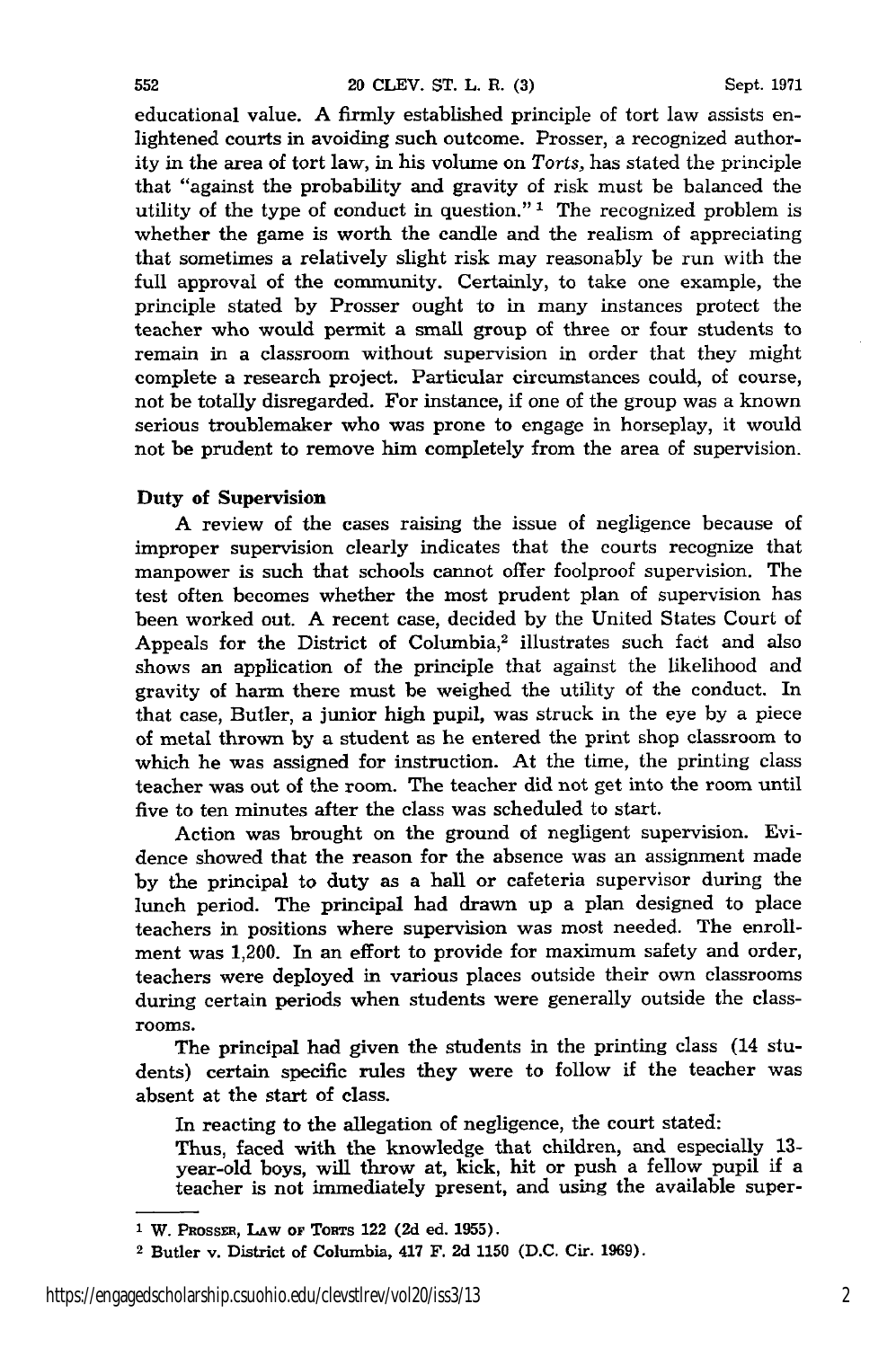visory personnel, the authorities balanced the need for a teacher to supervise several hundred students milling about the corridors and the cafeteria against the need to supervise 14 students in a certain classroom for a short period of time.

The court stressed that there was a plan of supervision, and the plaintiffs did not challenge the plan but simply said there was negligence because the teacher was absent from the classroom. "Liability," said the court, "is not established by such allegation or evidence."

A dissenting judge quarreled with the fact that the case had not gone to the jury for consideration as to why the printing type could not have been closed up in some way.

In a 1970 case<sup>3</sup> the California Supreme Court showed displeasure with a plan for supervision of a large group of students during the lunch hour. The facts involved two boys who, after finishing lunch, went toward the gymnasium building about 1:00 p.m. (next class was at 1:16). The boys stopped outside the north side of the gymnasium building where the injured party and his friend engaged in "slap boxing" (using open hands). One boy fell backwards when slapped and suffered a fractured skull which resulted in death a few hours later. There was no supervision in the area at the time of the boxing episode.

According to the plan in effect, all 2,700 high school students ate lunch during one session. While they were actually eating, students were required to remain in either the indoor cafeteria or the enclosed outdoor area. When they were finished eating, however, they were free to use any part of the 55 acre campus except the parking lot. Provision was made for three administrative personnel and two teachers to supervise during the lunch period, and the area around the gymnasium was made the responsibility of the physical education department. The court found the plan defective because of lack of specificity as to the use of physical education personnel. It said:

There was evidence **...** to the effect that the responsible department head had failed to develop a comprehensive schedule of supervising assignments and had neglected to instruct his subordinates as to what was expected of them while they were supervising. Instead, it appears that both the time and manner of supervision were left to the discretion of the individual teacher.

An allegation most frequently made against a teacher by the representative of an injured pupil is that the teacher was negligent by reason of not giving the proper supervision required by the circumstances. If the trial court feels that the evidence leans very heavily in one or the other direction, it may direct a verdict. Most often, however, the trial court will send the matter to a jury with instructions on the law which it thinks applicable. Appellate courts will sometimes find the instructions improper. Attitudes of appellate courts in various jurisdictions differ somewhat on the standard of supervision required. Some courts seem excessively liberal in giving protection to teachers, and teachers

**<sup>3</sup>** Dailey v. **Los** Angeles Unified School Dist., 2 Cal. 3rd 741, 470 P. **2d 360, 87** Cal. Rptr. **376 (1970).**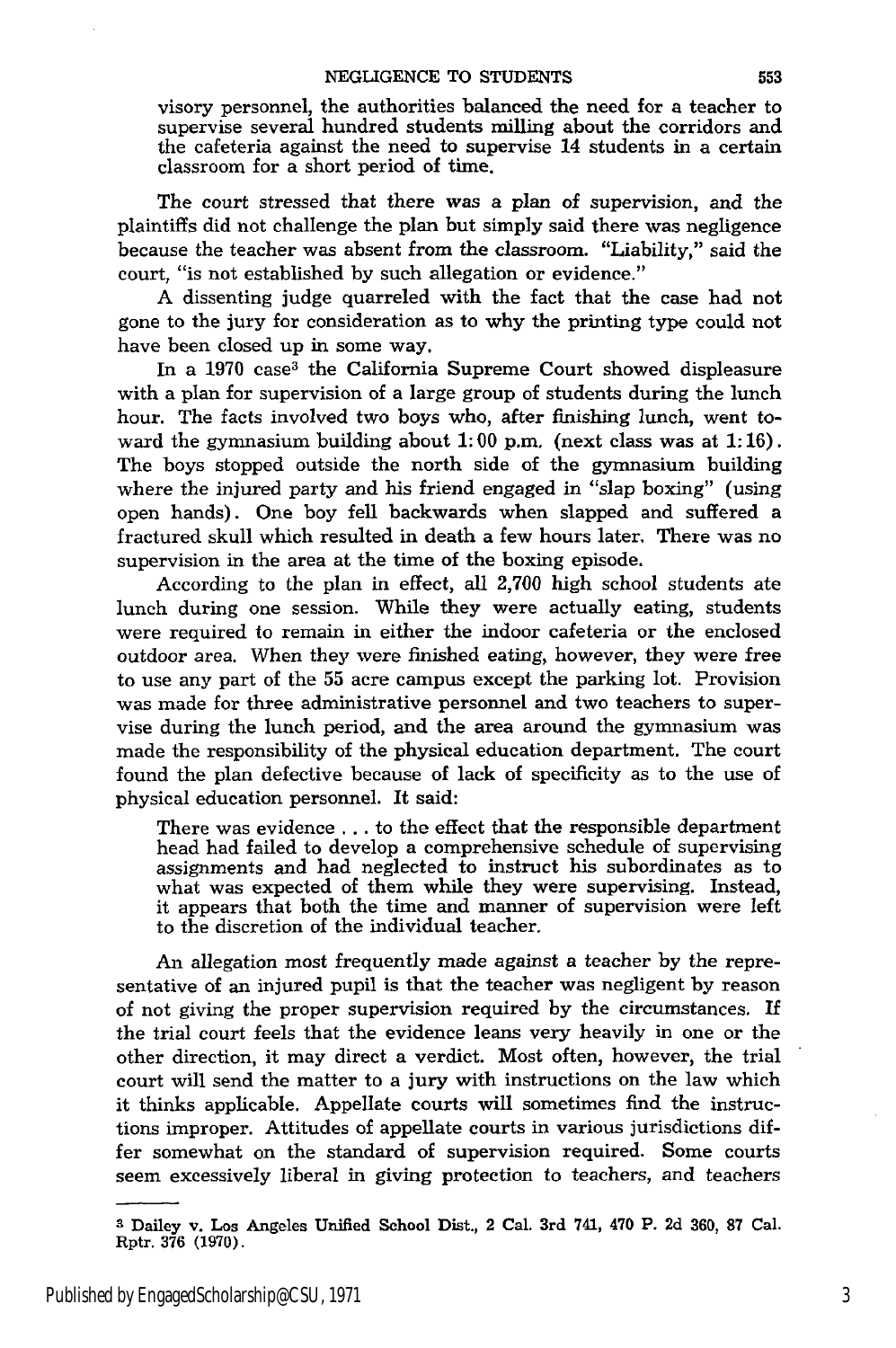would be prudent not to place too much reliance in the philosophy such courts express. Too many other courts do not show such liberality. Even in a jurisdiction which seems presently to allow liberal philosophy, the next case could bring a reversal.

One of the most recent cases to exhibit a liberal reasoning in a supervision situation was decided by the Maryland Court of Appeals.<sup>4</sup> A fourth grade teacher left her classroom for about five minutes to go to the principal's office to inspect the record of a child. At the time, her pupils were engaged in a program of calisthenics. The program of studies permitted such physical education endeavor to be conducted in a regular classroom by the regular teacher on days when the physical education teacher did not take over. There were 30 children in the teacher's class. The classroom was a rather traditional type with usual equipment. On the day when the injury occurred, the weather was inclement and the regular classroom was used for the calisthenics. Before she left the room, the teacher spaced the children around the room an arms distance apart. She then played a record which most of the children knew and told them to follow the record in the manner directed. She told the children she was going into the office and stressed that they should not move from the positions assigned. She stayed for a few minutes to see how everything was going and then went out.

After she left the room, one boy deliberately shifted his position and as a result kicked a girl pupil in the head, causing her head to hit the floor and her teeth to come out.

The teacher had previously recommended that the boy who shifted his position needed psychological study and admitted that on occasion the boy had disobeyed instructions.

The lower court found the teacher negligent and would have permitted the recovery of damages by the injured pupil. The lower court felt that it was the teacher's negligence in leaving the room, which was the proximate cause of the injury.

The Court of Appeals thought otherwise. It felt that since the facts were admitted, the lower court should have directed a verdict in favor of the defendant. The Appeals Court said:

In our view the proximate cause of Mary's injury was an intervening and wholly unforeseen force—the fact that Bobby left his assigned place and did not do his push-ups as he had been instructed to do.

At another place the court adopts the language that:

Variously stated, the universally accepted rule as to the proximate cause is that, unless an act, or omission of duty, or both, are the direct and continuing cause of an injury, recovery will not be allowed. The negligent acts must continue through every event and occurrence, and itself be the natural and logical cause of the injury ... where the negligence of any one person is merely passive and potential, while the negligence of another is the moving and effective cause of the injury, the latter is the proximate cause of the injury and fixes the liability.

<sup>4</sup> Segerman v. Jones, **256 Md. 109, 259 A. 2d 794** (Ct. **App. 1969).**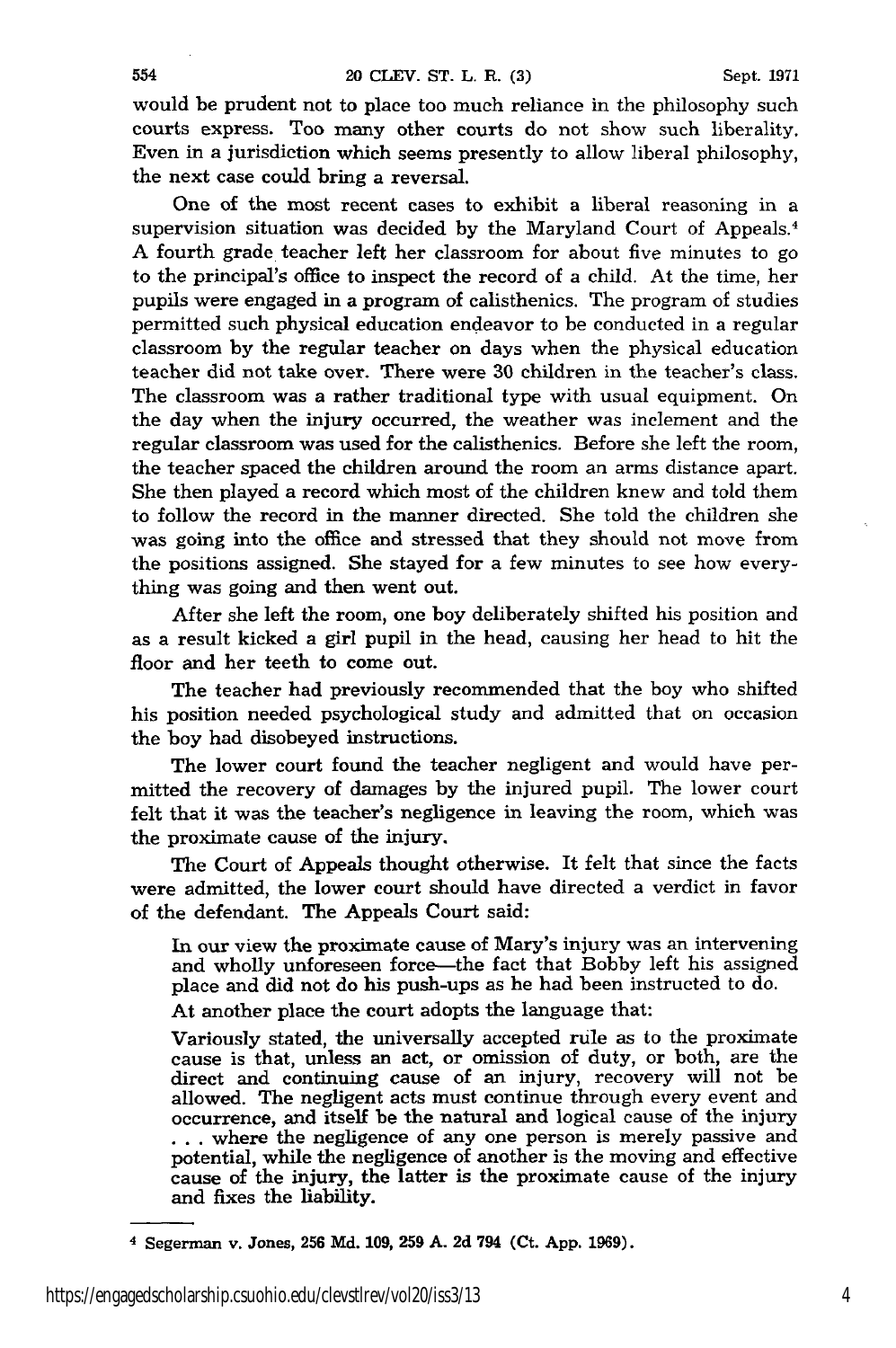The Court stated that:

The teacher had no reason to apprehend that any child would leave his assigned place or that any **of** the children would perform the exercises improperly. . **.** . To say that Bobby's acts should have been foreseen by the teacher would be sheer conjecture.

The court was so sure of its position that it indicated that "while proximate cause is ordinarily a question of fact, it becomes a question of law in cases where reasonable minds cannot differ."

One of the cases the Maryland court relied upon was the New York Court of Appeals decision in *Ohman v. Board of Education.5* In that case, in a 3-2 decision, the court overturned a jury verdict finding of negligence when a boy was hit in the eye by a pencil thrown while the teacher was out of the room. The court in *Ohman* talked about no proof of similar accidents; the accident could have happened while the teacher was in the room, and the pencil was not a dangerous instrumentality and, therefore, the teacher's absence was not the proximate cause of the injury.

Not all courts follow the philosophy of *Ohman.* Some of the cases cited by the Maryland court did not follow it, although the court tries to distinguish them. The dissenters of the appeals court in *Ohman* (2 out of 5), and majorities in other courts, feel that a teacher could foresee that absence from assigned duties in a classroom might encourage some kind of "horseplay" and that, if such event does happen, it is immaterial that the exact injury need be foreseen. In their view, something like a pencil can be a dangerous instrumentality.

In spite of the broad language which the Maryland Court of **Ap**peals used in discussing proximate cause, and in spite of citing *Ohman* as one of those cases on which it relied, there is some indication that the court would have been concerned if the teacher had been out of the classroom for a substantial period of time. The court drew attention to a California case<sup>6</sup> which referred to a long absence from supervising as "imprudent." In *Ohman* the New York court had said it was not concerned with the facts on the length of absence because it was immaterial on the matter of proximate cause.

The reason it cannot be said with certainty that the Maryland Court of Appeals would have had a different viewpoint if the absence from the classroom had been longer is because it was able to distinguish from the California7 case where liability was found after injury to a child through horseplay when a teacher absented herself from lunchroom supervision. The court noted that a statute required supervision during such period.

In Ohio' a court has adopted the *Ohman* philosophy. The facts indicated that a teacher was out of the room when one pupil threw a milk bottle which struck another pupil in the head, causing him even-

**<sup>5 300</sup>** N.Y. **306, 90 N.E. 2d** 474 (1949).

**o Forgnone v.** Salvadore **Union** Elementary Dist., **41** Cal. **App. 2d** 423, **106 P. 2d 932** (1940).

*<sup>7</sup> Id.*

**s** Guyten v. Rhodes, **65** Ohio **App. 163, 29 N.E. 2d** 444 (1940).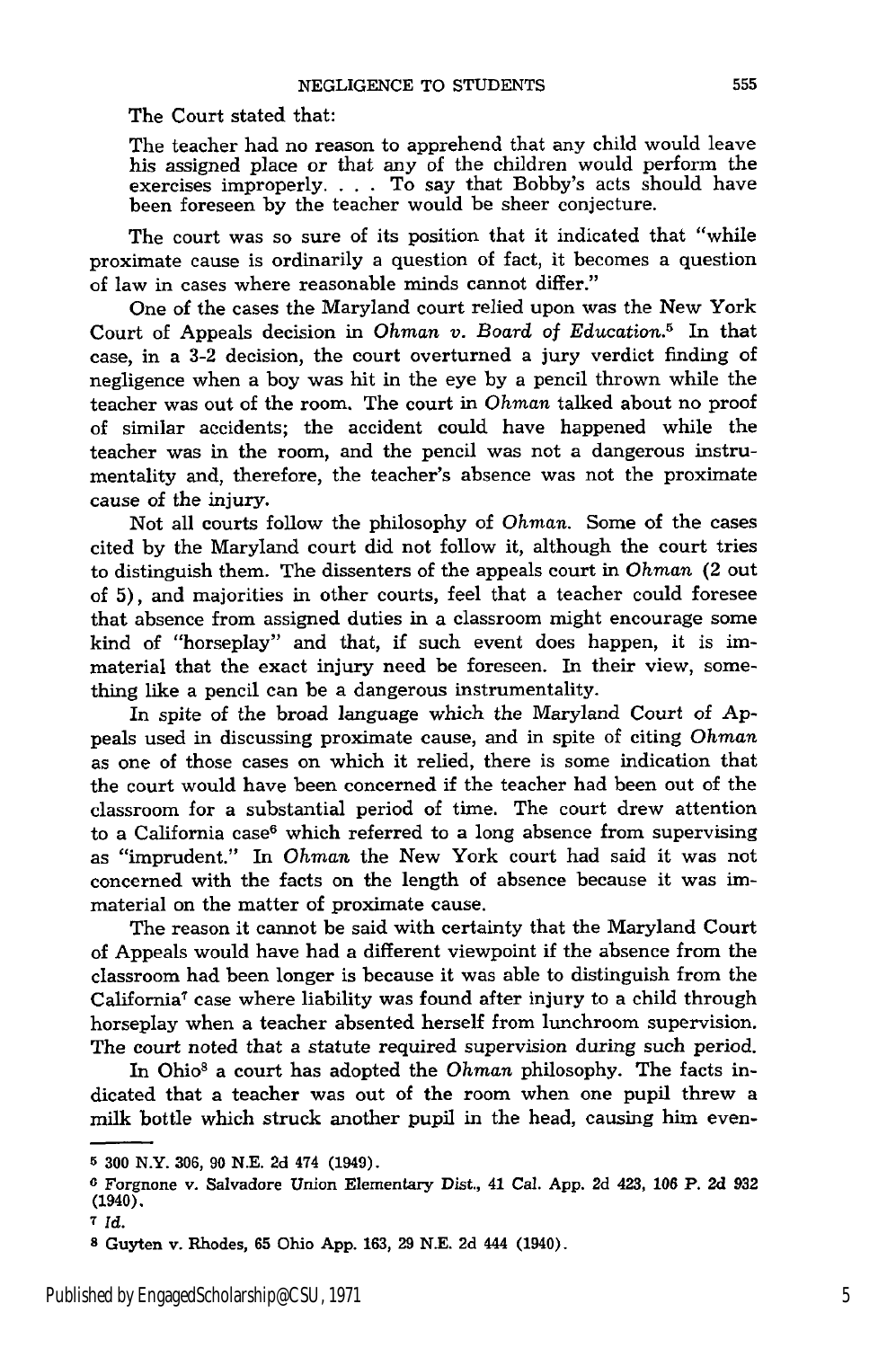tually to lose the sight of one eye and impairing the vision in the other.

On the point that the milk bottle could have been thrown while the teacher was in the room, the courts which differ with those in Maryland, New York, and Ohio would stress that it would be much less likely to happen if the teacher were present in the room.

In the state of Washington, $9$  where the ability to foresee the exact injury was more difficult than in the New York, Ohio, and Maryland cases, the court found no problem in finding a physical education teacher liable who left the gymnasium unsupervised when during his absence a boy dragged a girl into an adjacent room and perpetrated an immoral act.

One of the most recent pronouncements differing with positions similar to those taken by the Maryland, New York, and Ohio courts on the matter of the significance of failure to supervise was expressed by the Supreme Court of California<sup>10</sup> in the "slap-boxing" case previously discussed. The Court commented:

The fact that another student's misconduct was the immediate precipitating cause of injury does not compel a conclusion that negligent supervision was not the cause of Michael's death. Neither the mere involvement of a third party nor that party's wrongful conduct is sufficient in itself to absolve the defendants of liability, once a negligent failure to provide adequate supervision is shown . . . Nor is this a case in which the intervening conduct of the other student is so bizarre or unpredictable as to warrant a limitation on liability through the expedient of concluding, as a matter of law, that the negligent failure to supervise was not the proximate cause of the injury. There was testimony . . . that "roughhousing" and "horseplay" are normal activities for high school boys and it is the function of adult supervision to control just such conduct **....** Of course, it is not necessary that the exact injuries which occurred have been foreseeable; it is enough that "a reasonably prudent person would foresee that injuries of the same general type would be likely to occur in the absence of adequate safeguards."

The reasoning of the California court appeals to this writer. It is submitted that teachers, looking for the guidance found in good law, follow the dictates of the California court.

Of course, situations can arise when absence from supervisory responsibilities is indeed not the proximate cause of an injury. If, for instance, a physical education teacher were to leave the gym floor while pupils were playing a basketball game and the game were to go on as usual, without horseplay, but two boys collide and severely injure each other, the absence of the teacher from the floor would truly have nothing to do with the accident.

A very particular responsibility in respect to supervision rests upon teachers who instruct in areas where students work with equipment, materials, and machines which are inherently dangerous if care is not used. Shop, physical education, science, and home economics teachers work in such areas.

**<sup>9</sup>**McLeod **v.** Grant County **Dist. No. 128,** 42 Wash. **2d 316, 255** P. 2d **360 (1953).**

**<sup>10</sup>**Dailey v. Los Angeles Unified School Dist., 2 Cal. 3rd 741, 470 P. **2d 360, 87** Cal. Rptr. **376 (1970).**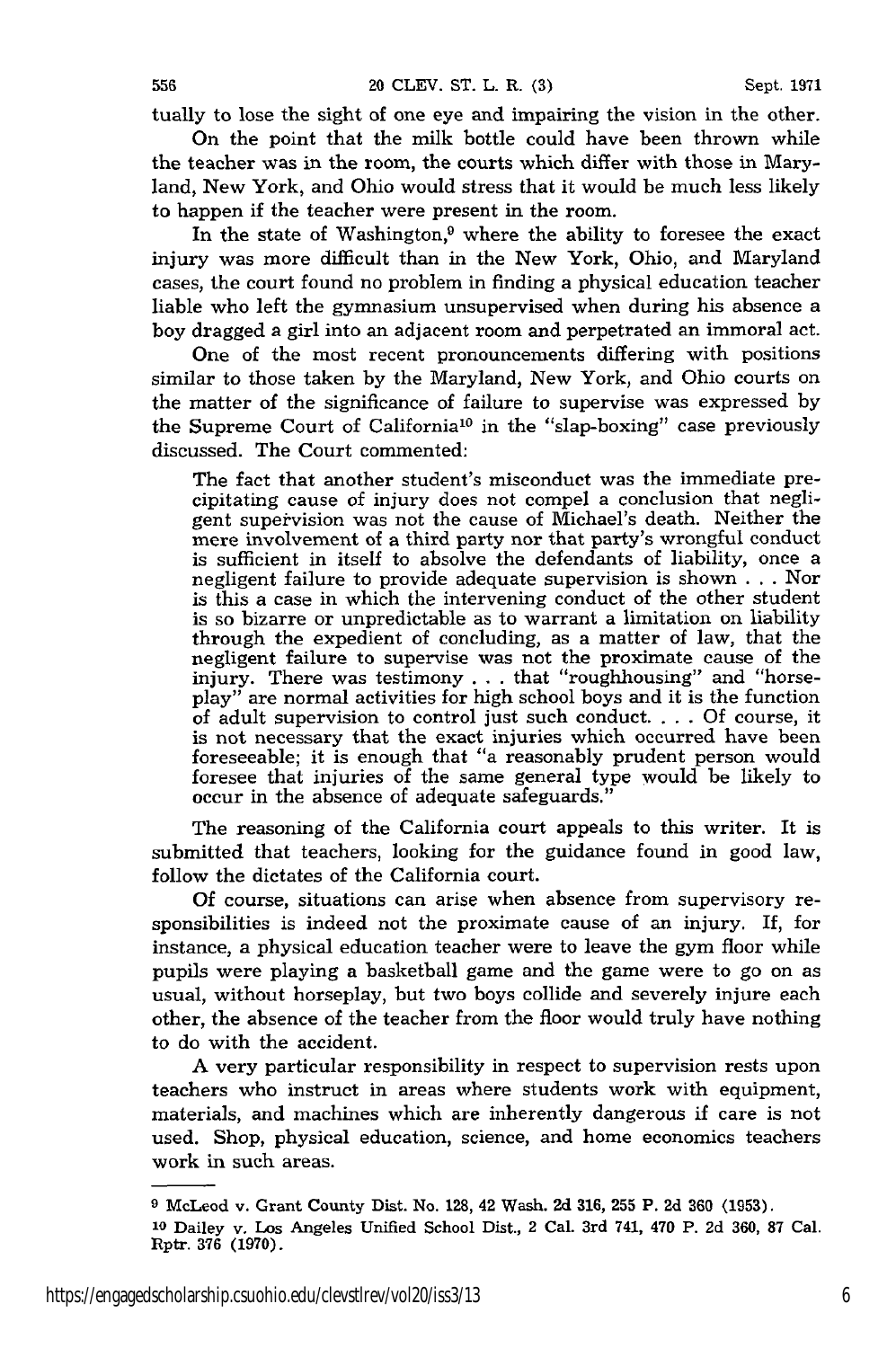Such teachers have more than a duty to give reasonable supervision. They have the duty to give careful instruction in the use of the various instrumentalities. A recent Wisconsin<sup>11</sup> case illustrates the duty in an unusual way. The Wisconsin Supreme Court sustained a finding of negligence in the case of one injured while using a machine in a vocational school. Evidence showed that the injured plaintiff had not been given proper advance instruction on how to operate a complicated high speed machine and of the necessity of having a guard in proper position. On the latter point facts indicated that the instructor was lax in enforcing safety regulations. The case is particularly interesting because the injured person was 21 years of age and had a job working with machines during the day. He had, in the year before the accident, been given a set of instructions which pointed out the proper operation of machines at the school and warned against certain dangers. Without saying so in so many words, it was obvious that the court did not feel it was reasonable to fully charge plaintiff with continuous warning on the basis of a notice received in 1961 when he did not begin to work with the machine until 1962. Under the Wisconsin comparative negligence statute, the court did conclude that the plaintiff was 25 percent negligent. The court also noted that, although the plaintiff worked with machines at his employment, they were not of the complicated type with which he was to work at the vocational school. It should be obvious that if there is a duty to give careful instruction to an adult, there is even more need to give it to elementary and high school pupils.

There are, of course, a great variety of situations, other than classroom, which call for some degree of supervision. School authorities have certain responsibilities in respect to supervision on field trips, at dismissal time, at periods of movement between classes, at school sponsored activities such as dances and athletic contests, and in connection with gatherings of pupils before and after classes. The present writer has discussed the application of basic principles to such situation in a previous article in the *Hastings Law Journal.12* Limitation on space does not suggest coverage in this discussion.

#### Equipment As Attractive Nuisance

Administrators are often worried about the possibility that certain equipment found on school playgrounds may be held by courts to be an attractive nuisance, so that if a child is injured on the equipment while it is not supervised, liability will be incurred. Recently an Illinois Appellate Court<sup>13</sup> dealt with a very interesting case involving the issue of attractive nuisance. The assertion was made that various playground equipment, including the higher of two slides, were inherently attractive to young children. The Court responded by stating:

A plaintiff in tort litigation for personal injuries must allege facts **. . .** which will raise a duty. The social utility of furnishing slides

**12** Seitz, *Legal Responsibility* Under *Tort Law of School Personnel and* School *Districts as Regards Negligent Conduct Toward Pupils,* **15 HASTIXGS** L. **J.** 495 (1964). **<sup>13</sup>**Chimerofsky v. School Dist. No. **63,** 121 Ill. App. 2d 371, 257 N.E. 2d 480 (1970).

**<sup>11</sup>**Seversen v. City of Beloit, 42 Wis. **2d 559, 167** N.W. **2d 258 (1969).**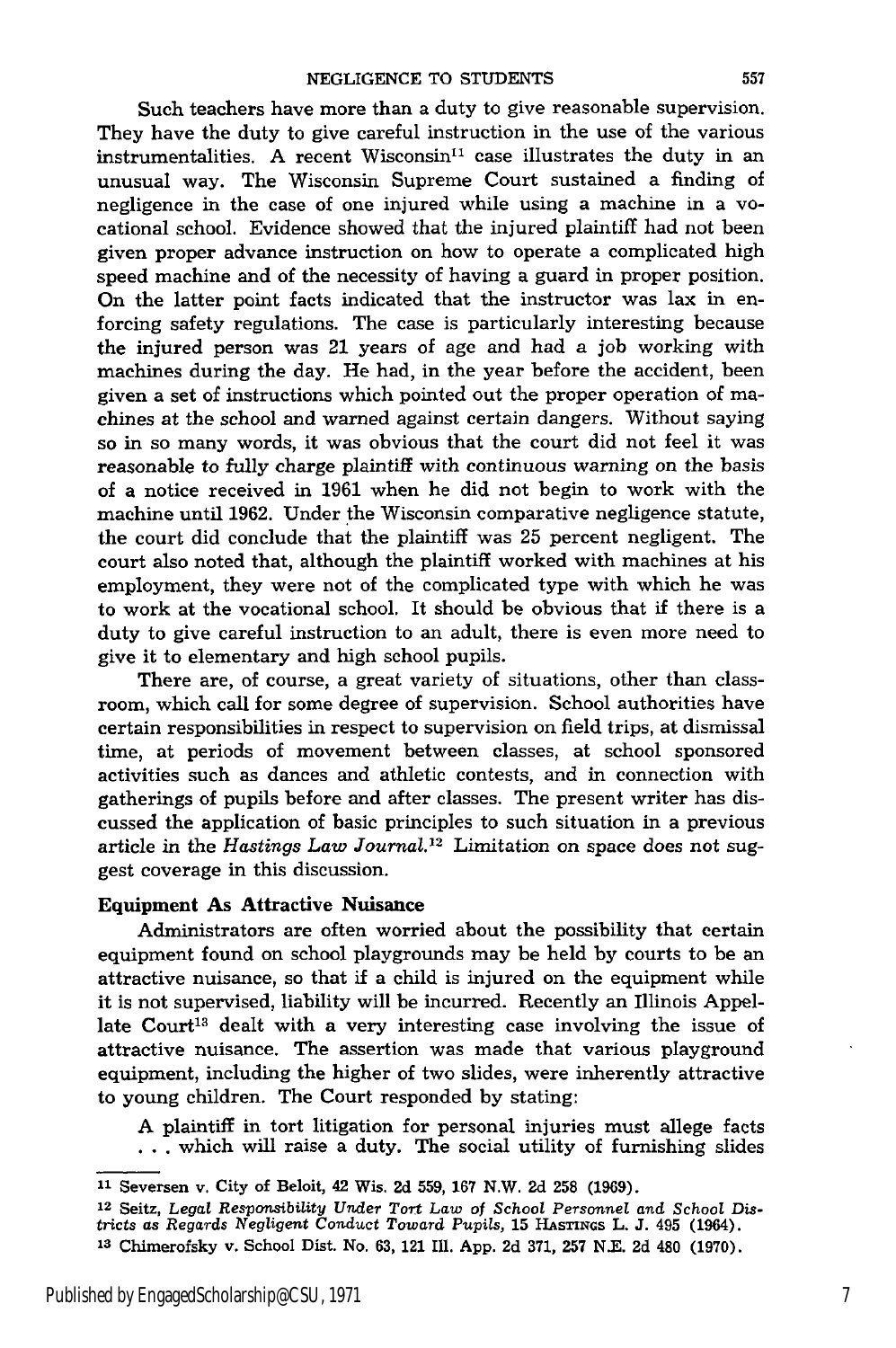for pleasure and enjoyment of children is a commendable function of governmental bodies at all levels. The existence in this state of many unsupervised public playgrounds and public recreational facilities that provide playground slides is common knowledge.

The cost and burden of supervising . . . and requiring children to be sorted out because of age, height, weight, and attitude and directed to and from higher and lower playground slides would be such a burden and duty, in view of the risk involved, to require elimination of most such facilities in this state.

And then the court, quoting from another Illinois case,<sup>14</sup> made the very significant statement:

After the event, hindsight makes every occurrence foreseeable, but whether the law imposes a duty does not depend upon foreseeability alone. The likelihood of injury, the magnitude of the burden of guarding against it and the consequences of placing that burden upon the defendant, must also be taken into account.

Consequently, the court did not sanction recovery for injuries sustained by a three and one-half-year-old child.

#### Contributory Negligence as a Defense to Charge of Improper Supervision

**A** defense frequently presented to an allegation of negligent supervision is the assertion that the injured pupil was himself guilty of contributory negligence. In certain jurisdictions which permit use of formula, an effort is made to reduce damages through a comparative negligence formula.

The problem with contributory negligence as a defense is that the court uses as a yardstick that degree of care which the great mass of children of like age, intelligence, and experience would ordinarily exercise under the circumstances. The danger is that the court may often conclude that, although pupils recognize that a warning of danger has been given, they do not fully comprehend the extent of the danger. The court is quite likely to see in the failure to properly supervise the creating of an improper atmosphere of temptation to experiment. As the age of the pupil advances into senior high school, it is quite likely that a court would find contributory negligence if the evidence indicated that the pupil had been thoroughly instructed as respects the danger of careless conduct. On the other hand, courts will follow the philosophy of a recent decision of the Supreme Court of North Carolina which held that, as a matter of law, a six-year-old child is incapable of contributory negligence.<sup>15</sup>

The duty of one charged with supervising to warn of danger often exists even though a pupil could recognize some danger. In a California situation the teacher failed to warn that the guard on a power saw was broken. Although the pupil could observe the fact and knew of the danger, the court held that, although the pupil did know there was some danger, he did not know the amount of it.<sup>16</sup>

<sup>14</sup> Lance v. Senior, **36 fI1. 516,** 224 **N.E. 2d 233 (1967).**

**<sup>15</sup>**Chimerofsky v. School Dist. No. **63,** 121 Ill. App. 2d 371, 257 N.E. 2d 480 (1970).

**<sup>16</sup>**Ridge v. Boulder Creek Union Jr.-Sr. High School Dist., **60** Cal. App. **Zd** 453, 140 **P. 2d 990 (1943).**